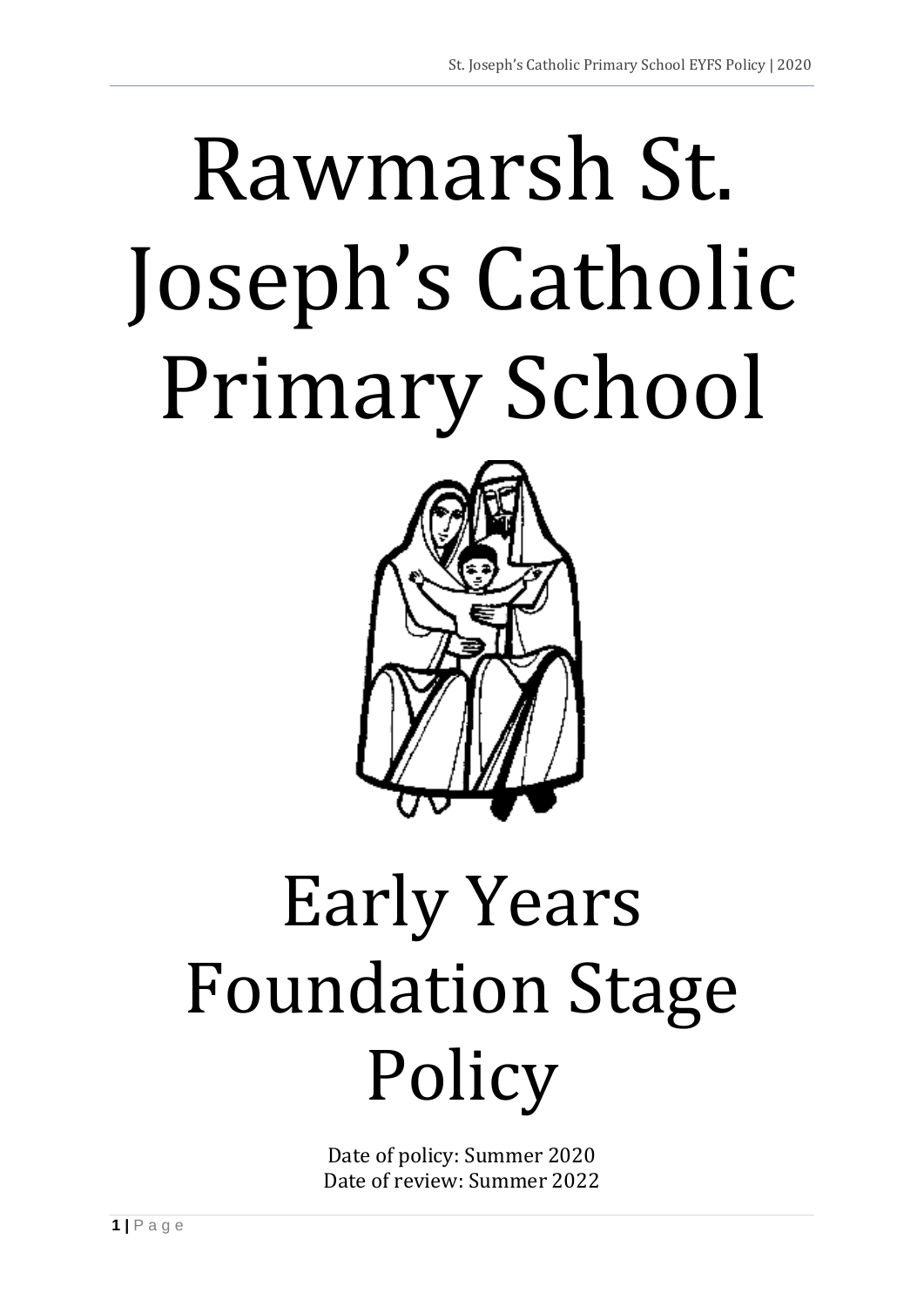# **INTENT**

# **1. AIMS**

This policy aims to ensure:

- Provide the necessary elements to allow children to learn, develop and feel valued.
- Provide a safe, welcoming, and stimulating environment in which children can learn and feel secure.
- Value all children as individuals and [promote their self-confidence, independence, self-esteem, and relationships with others.
- Provide a range of experiences to encourage children's thinking, creativity, imagination, and physical development.
- Develop children's own interests, skills and attitudes.
- Provide equal and appropriate teaching and learning.
- Enable parents to become actively involved with school and your child's education.
- Establish a partnerships with parents, families, and the community.
- Develop a supportive and positive attitude amongst staff, and to work together as a team.

# **2. LEGISLATION**

This policy is based on requirements set out in the 2017 statutory framework for the Early Years Foundation Stage (EYFS).

This document also complies with our Funding Agreement and Articles of Association.

# **3. RESPONSIBILITIES**

3.1. The Governing Body has overall responsibility for the implementation of the Early Years Policy of St Joseph's Catholic Primary School.

3.2. The Governing Body has overall responsibility for ensuring that the physical Early Years Policy, as written, does not discriminate on any grounds, including but not limited to: ethnicity/national origin, culture, religion, gender, disability or sexual orientation.

3.3. The Governing Body has responsibility for handling complaints regarding this policy as outlined in the School's complaints policy.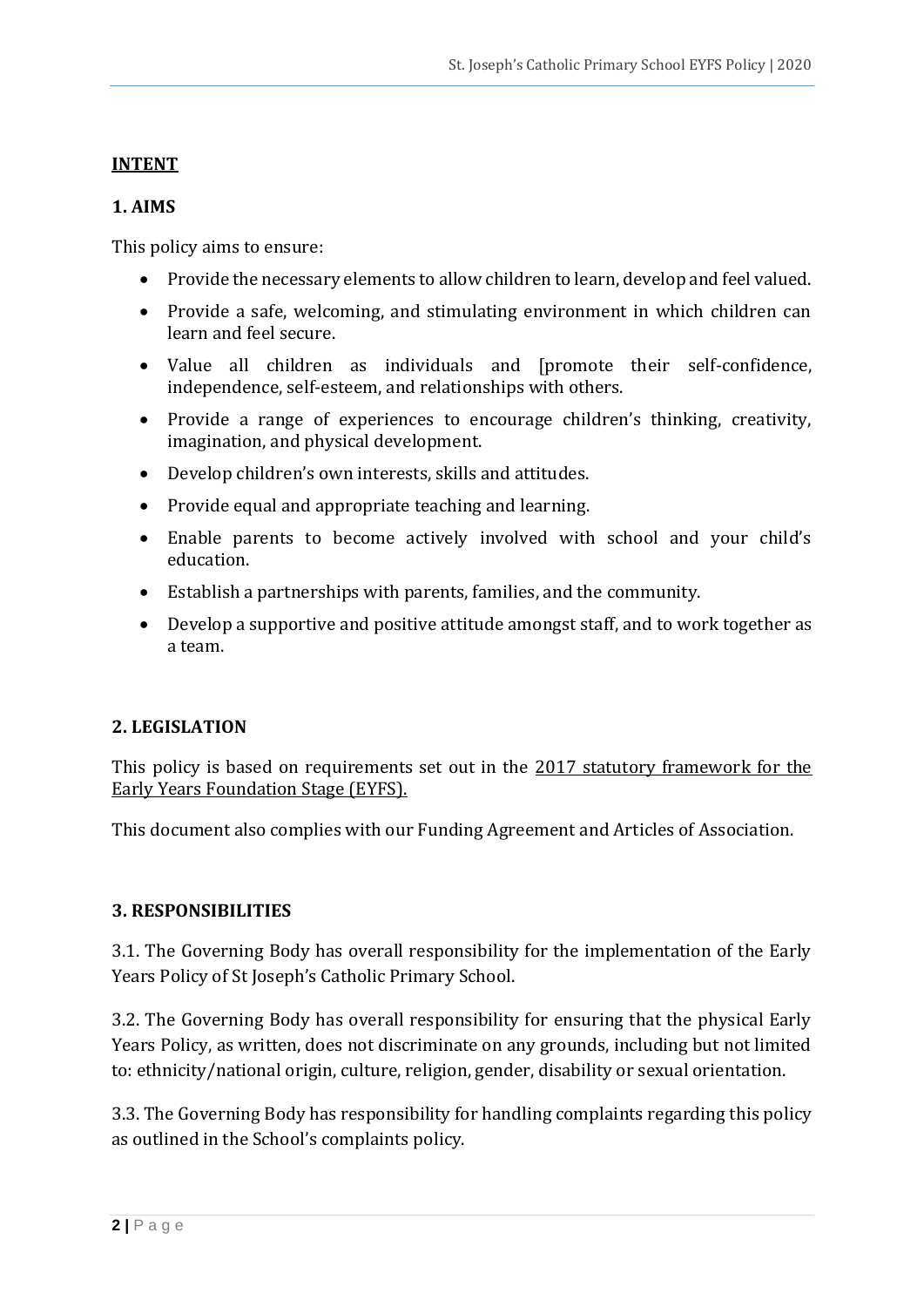3.4. The Early Years Foundation Stage Leader will be responsible for the day-to-day implementation and management of the Early Years Policy of St Joseph's Catholic Primary School.

3.5. Staff, including teachers, support staff and volunteers, will be responsible for following the Early Years Policy.

#### **4. PRINCIPLES OF THE EYFS**

4.1. A unique child:

- Every child is a unique, competent learner.
- Children develop in individual ways and at varying rates.
- Children's attitudes are fluid and can be influenced by others.

#### 4.2. Positive relationships:

 Children learn to be strong, independent individuals by developing secure relationships with teachers and peers alike.

 Relationships with parents and carers are also important and will be nurtured and developed.

Any relationship will be respectful, caring and professional.

#### 4.3. Enabling environments:

• The learning and play environments are vital for supporting and extending a child's development.

• In the classroom and outdoor environment, we observe and assess the children's development and interests.

 Based on these observations, suitably challenging activities and experiences are planned to extend their learning and achievement

4.4 Learning and development:

• St Joseph's Catholic Primary School is organised in a way that encourages children to explore and learn safely.

- There are areas for activities and play, and others for quiet time and rest.
- The setting is designed to enable children to learn and play independently.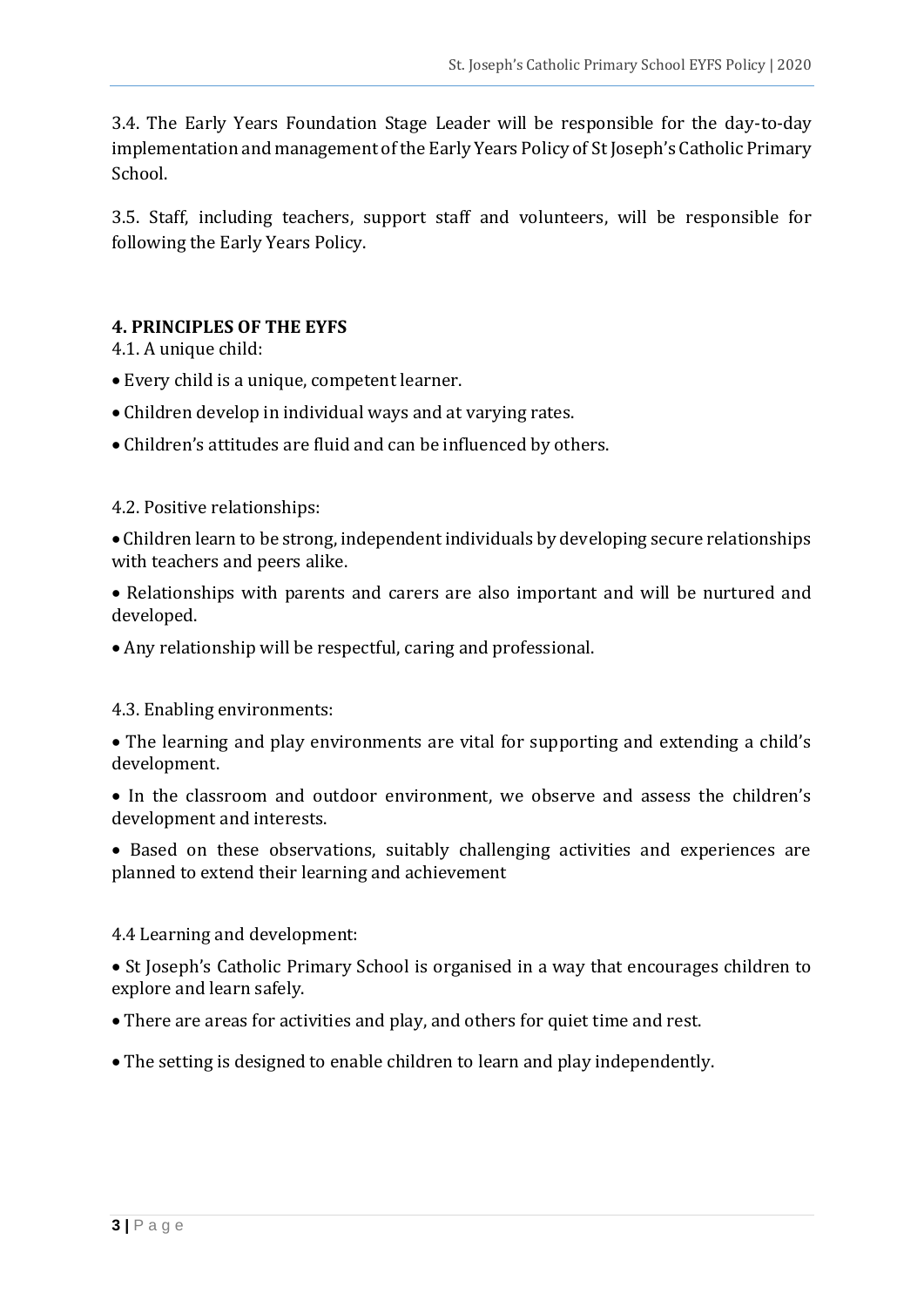#### **5. STRUCTURE OF THE EYFS**

At Rawmarsh St Joseph's Catholic Primary School we had one 1 Foundation Stage 2 class (FS2 or Reception).

Parents/carers wishing to apply for a place in FS2 should do so via Rotherham Borough Council admissions.

#### 6. **CURRICULUM**

Rawmarsh St. Josephs EYFS follow the curriculum as outlined in the 2017 statutory framework of the EYFS (see in Appendix 1).

The EYFS framework includes 7 areas of learning and development that are equally important and inter-connected. However, 3 areas known as the prime areas are seen as particularly important for igniting curiosity and enthusiasm for learning, and for building children's capacity to learn, form relationships and thrive.

The prime areas are:

- Communication and language
- Physical development
- Personal, social and emotional development

The prime areas are strengthened and applied through 4 specific areas:

- Literacy
- Mathematics
- Understanding the world
- Expressive arts and design

#### **IMPLEMENTATION**

#### **7.1 PLANNING**

#### **'In the moment' planning**

Our practitioners continually plan "in the moment". Each time they interact with a child, they are observing, assessing, planning for, and responding to, that individual child. By using this cycle on a moment-by-moment basis, the adult will be always alert to individual children (observation), always thinking about what it tells us about the child's thinking (assessment), and always ready to respond by using appropriate strategies at the right moment to support children's well-being and learning (planning for the next moment).

The aim is to plan and organise the setting - including the time, the resources and the adults - to ensure that the majority of the children display deep levels of engagement for the majority of the time. If that happens, then we can be confident that they are making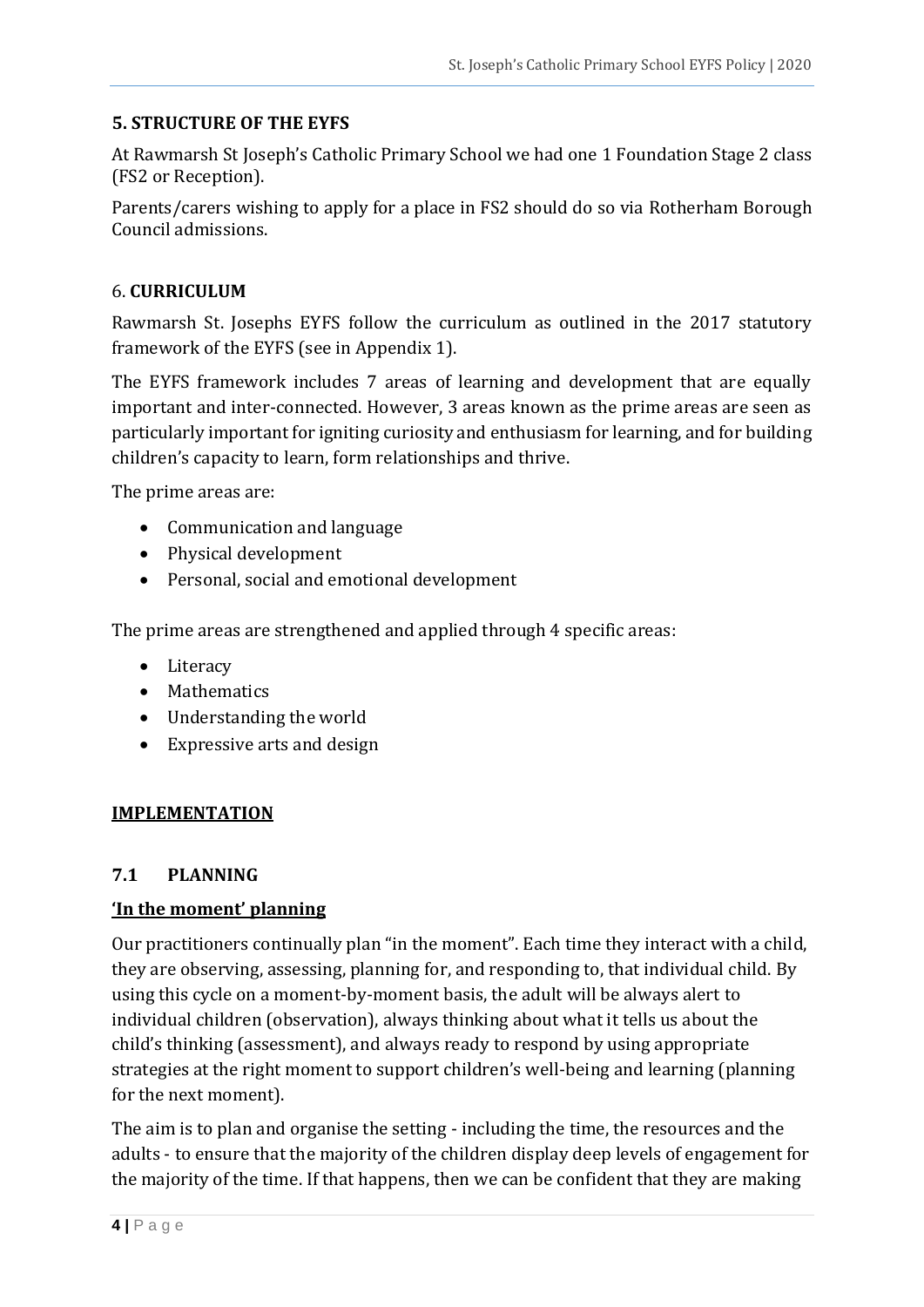good progress. When deeply engaged, their brains will be "lit up", adults will notice when support is needed, interactions will ensure that obstacles are overcome or that new directions and possibilities are available and learning will be meaningful and fun!!

An enabling environment is critical. **When the children arrive, nothing is set out but everything is available and accessible**. The doors to the outside are open for the whole session. From day one, the children are supported to explore the environment to see what is available, to select the resources they would like, to use them appropriately and to tidy the area when they have finished. Because the children have got the resources out themselves, they know where to return them to. We also have a big tidy up time at the end of the morning and afternoon session where each child is assigned to an area to check it has been properly tidied. This gives the children a degree of responsibility and ownership. Ground rules are essential when so much freedom is given – all the children need to feel safe. Clear and consistent expectations are key. For example, indoors the children will walk and use quieter voices – running and shouting can be done outside.

Our outdoor areas are designed to support all areas of the children's development. The sand area is large and a trolley is nearby with resources. The resources available are traditional sand toys, as well as natural shells, sticks, stones, etc and cooking utensils, plates, cups, cutlery etc. to support a variety of play ideas. A water supply is essential, this allows for cooking, chemistry, cement mixing, moat filling or alchemy! There are lots of opportunities for risk – trees to climb, PE equipment for the children to set up, woodwork with hammers and saws, balance bikes. Again the crucial induction period ensures that the children know how to use equipment and are encouraged to think about the risks themselves.

# **7.2 TEACHING**

The traditional cycle of observation, assessment and planning is recommended in numerous documents including Development Matters and The National Strategies document "Learning, Playing and Interacting". In this document we wish to highlight the section that states "Babies and young children …. are experiencing and learning in the here and now, not storing up their questions until tomorrow or next week. *It is in that moment of curiosity, puzzlement, effort or interest – the 'teachable moment' – that the skillful adult makes a difference***.** By using this cycle on a moment-by-moment basis, the adult will be always alert to individual children (observation), always thinking about what it tells us about the child's thinking (assessment), and always ready to respond by using appropriate strategies at the right moment to support children's wellbeing and learning (planning for the next moment)."

The sessions are organised to maximise the amount of "free-flow" time available. Just making this one change in the behaviour of staff can bring about a complete shift in emphasis and focus. The children become the focus instead of a particular activity that the adult has planned.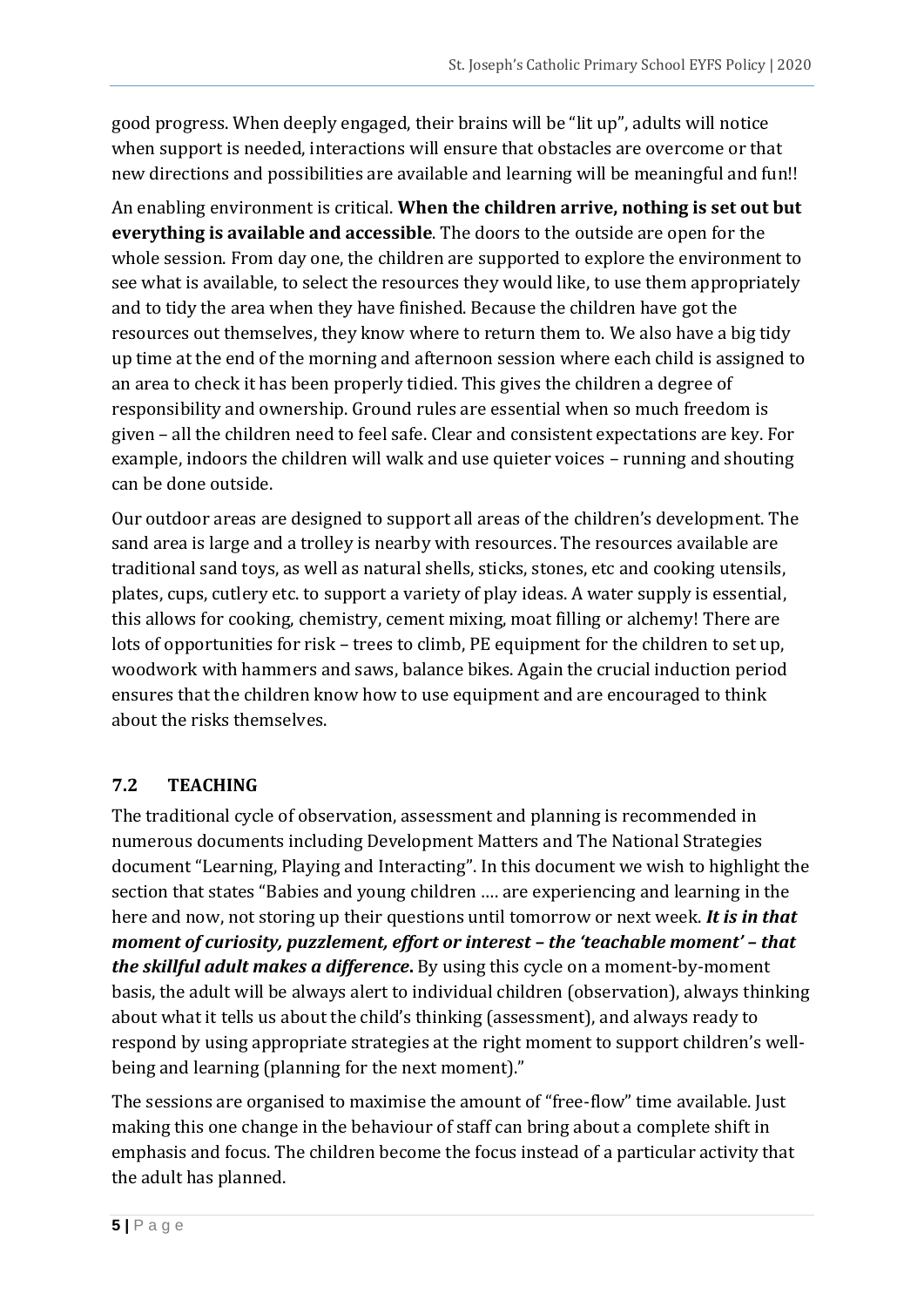At St. Joseph's we have a child-initiated approach which encourages children's natural desire to explore and learn by providing them with a safe and enabling environment which supports their interests and offers stimulating, real life, flexible and differentiated resources. Each area of learning and development is implemented through a planned environment which enables the children to engage in purposeful play and learning. We recognise that teaching moments take place at *all* times of the day during times of play and child initiated learning both inside and outside the classroom and we encourage our staff and volunteers to seize every opportunity for teaching and learning. Staff are encouraged to think carefully about their questions and interactions in children's play and learning in order to optimise this.

Practitioners respond to each child's emerging needs and interests, guiding their development through warm, positive interaction. The FS2 area provides pupils in the Foundation Stage with learning opportunities through carefully planned and organised continuous provision both inside and in the outdoor environment. Practitioners will work with pupils on a 1:1 basis or in small groups when needed. Formal learning will include the teaching of Phonics.

The weekly organisation is as follows - each Friday 3 children are selected who will be the "focus children" for the following week. These children are given a form to take home for their parents to complete – asking about current interests of the child, any special events in the family and any questions the parents may have. Families are encouraged to dojo photos to the foundation stage over the weekend. We start each morning with phonics and the session lasts for 30 minutes.

# **7.3 AN ENABLING ENVIRONMENT**

The environment supports children to be fully engaged in purposeful play of their own choice and interest. As with the outdoor area, the indoor area allows for learning in all areas of development, but the two areas do not mirror each other. This is the ideal place for children to be calm and quiet (and we enforce this requirement firmly and consistently), pursuing activities which require small equipment and using resources that will not survive the outdoor elements. In EYFS, the children choose where to go and what to do from the moment they arrive – they initiate their own learning and adults join them and support them in their pursuits. In order to support genuine choice, we have a workshop style environment setup in the classroom. In all areas, the resources are available and accessible to the children at all times, but nothing is set out. The areas are clear, stocked and tidy at the start of the day, the tables and carpet areas are free of equipment but the resources are available next to these areas.

This allows the children to be in control of their learning. They are able to select the area in which to play, the resources to use in that area and what to do with them. Obviously their choices are limited by the areas and resources available and it is therefore crucial to have appropriate areas with varied, high quality, open-ended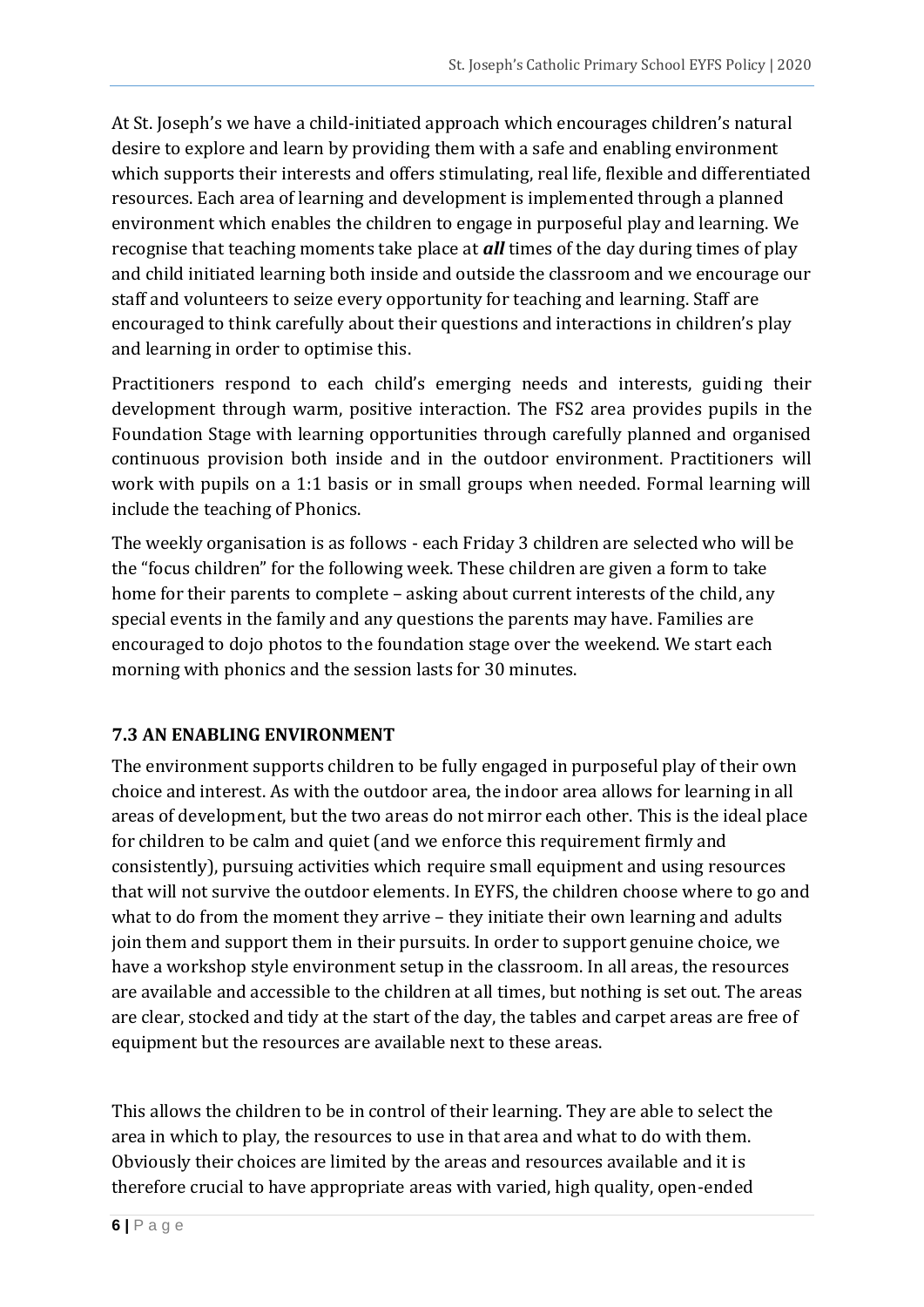resources. It is also vital that the areas are well stocked, tidy, clearly labelled (with picture or picture and word) or shadowed and arranged to allow optimum access and learning opportunities.

The resources (as well as the areas) are assessed and reviewed constantly with changes made as necessary. We provide mark making equipment in all areas

# **7.4. WORKING WITH PARENTS**

We recognise that children learn and develop well when there is a strong partnership between practitioners and parents and/or carers.

We work with parents in a range of different ways which range from communication with home to inviting parents into the school setting:

- $\checkmark$  Transition Sessions
- $\checkmark$  Home visits
- $\checkmark$  Stay and play sessions
- $\checkmark$  Reading books shared between home and school
- $\checkmark$  Termly attainment updates
- $\checkmark$  Termly special week teaching and learning moments
- $\checkmark$  Parent workshops (for example on phonics)
- $\checkmark$  Contributing to Learning Journeys through special week home sheets and photographs
- $\checkmark$  Progress meetings and feedback from special week
- $\checkmark$  Display to celebrate learning at home
- $\checkmark$  Story afternoons

Parents and/or carers are kept up to date with their child's progress and development. The progress check and EYFS profile helps to provide parents and/or carers with a wellrounded picture of their child's knowledge, understanding and abilities.

Each child is assigned a key person who helps to ensure that their learning and care is tailored to meet their needs. The key person supports parents and/or carers in guiding their child's development at home. The key person also helps families to engage with more specialist support, if appropriate. For some pupils, it may be necessary for the academy SENDCo or Inclusion Team to offer advice and support.

When a child sets off for their first day at school, they should be full of positive emotions – excitement, confidence and happiness. This happens if they know exactly where they are going, who will be there, what they will be able to do when they get there and how long they will be staying there. A successful transition means the child settles quickly into school, learning and developing from day one. Practitioners welcome a class of children and these children are settled, confident and ready to learn.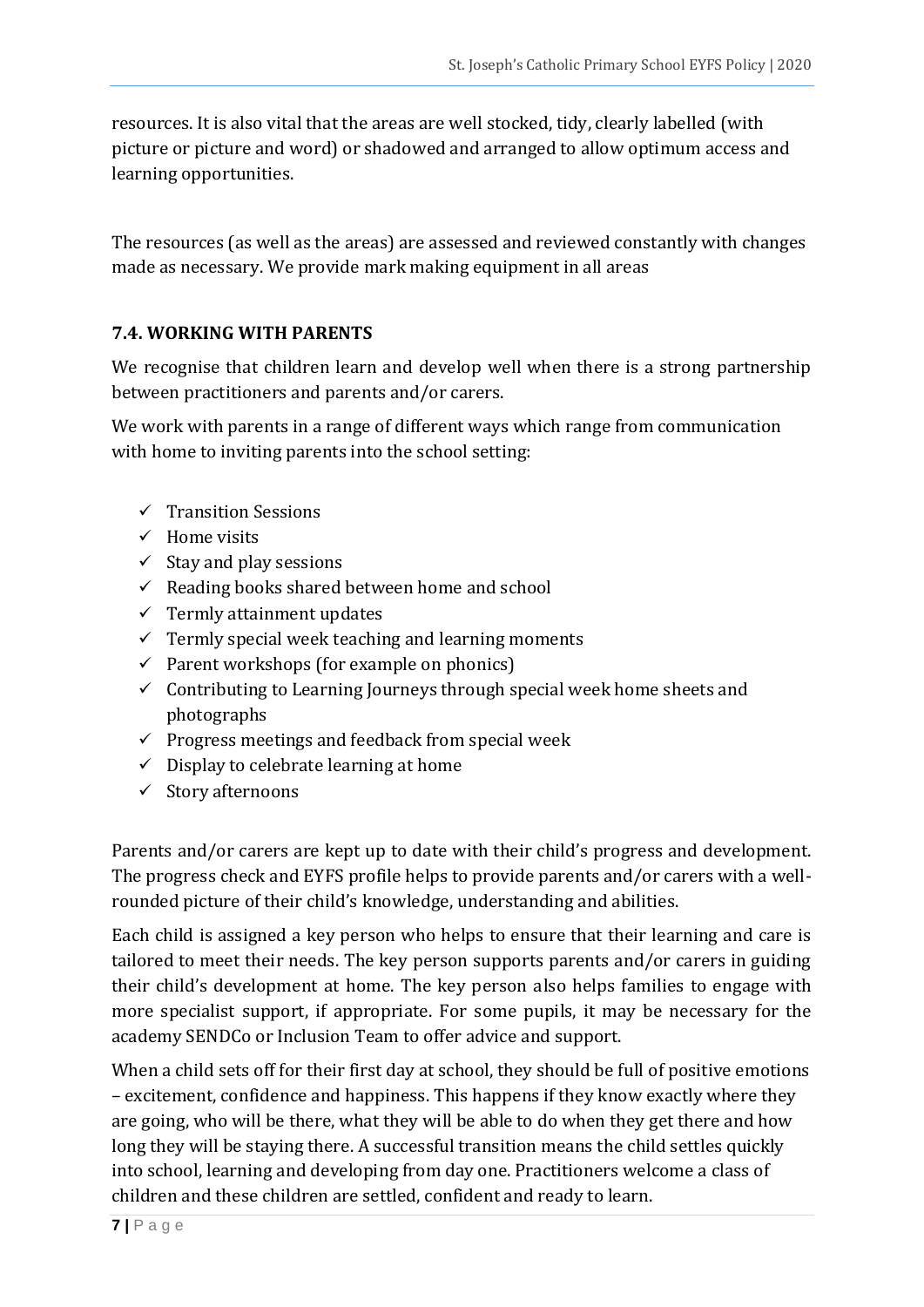# **7.5. PHONICS**

# **Read Write Inc**

At St. Joseph's Catholic Primary School we follow the Read, Write, Inc phonics scheme.

*Read Write Inc.* Phonics is a programme that uses systematic phonics to teach all children to read.

It lasts two years for most children.

- We teach the sounds first  $-$  in a specific order.
- We then teach the children to blend those sounds together in order to read words.
- The children read words in the matched Storybooks. Each Storybook is carefully matched to the sounds they can already read - setting them up for success.
- We read to children 'real' books*'.* Once they have learnt to read, they will be able to independently read these books for themselves.

Children are grouped according to their ability and work with a teacher or teaching assistant on the Read Write Inc. programme every day Monday to Friday. They are assessed every half term and then regrouped according to their phonics knowledge and fluency when reading.

# **7.6 MATHEMATICS**

#### **Mathematics Mastery**

At St Joseph's Primary School we use the Mathematics Mastery scheme to teqach Mathematics.

In EYFS, children have a short 10 minute input daily, then have the opportunity to demonstrate their skills through set activities and continuous provision.

Aims-

- Instead of learning mathematical procedures by rote, we want pupils to build a deep conceptual understanding of concepts which will enable them to apply their learning in different situations.
- We believe it is essential for pupils to develop mathematical thinking in and out of the classroom in order to fully master mathematical concept.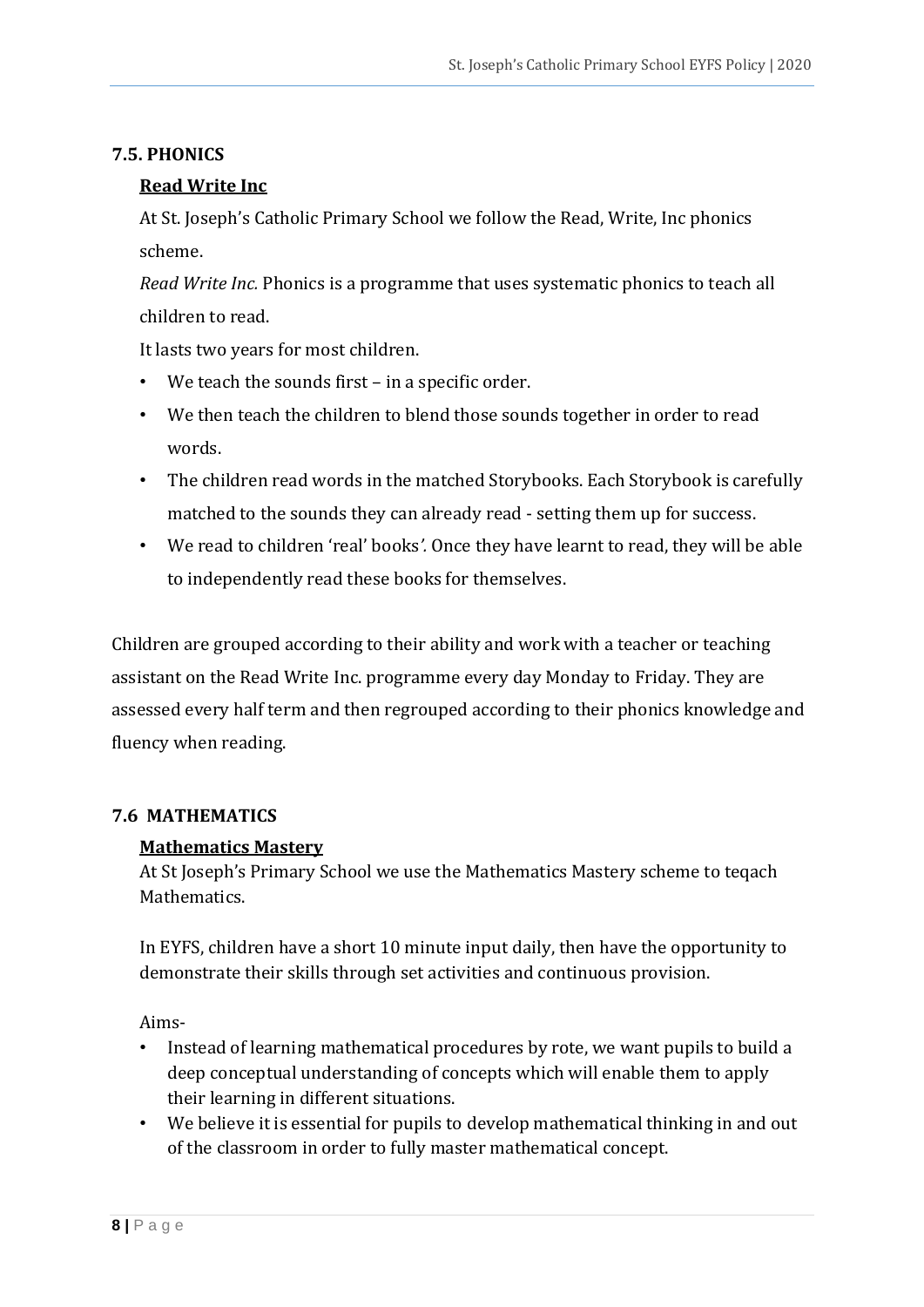• A crucial part of a 'deep understanding' in maths is being able to represent ideas in many different ways. Using objects and pictures to represent abstract concepts is essential to achieving mastery.

Each day is also started with a 10 minute "Maths Meeting", which is used to consolidate key areas of mathematics in your class. Maths Meetings provide an opportunity to teach and revise 'general knowledge maths' which may not explicitly be covered during the maths lesson, and also allows the daily integration of maths into the surrounding environment. This means that pupils are practising concepts and skills on a regular basis, meaning they are continually building on their mastery of these concepts.

Maths Meetings should be a positive part of your day that everyone looks forward to and pupils should be fully engaged with.

### **IMPACT**

### **8. ASSESSMENT**

At St Joseph's Catholic Primary School, ongoing assessment is an integral part of the learning and development processes. Staff observe pupils to identify their level of achievement, interests and learning styles. These observations are used to shape future planning. Practitioners also take into account observations shared by parents and/or carers.

Each time practitioners interact with a child, they are observing, assessing, planning for, and responding to, that individual child. By using this cycle on a moment-by-moment basis, the adult will be always alert to individual children (observation), always thinking about what it tells us about the child's thinking (assessment), and always ready to respond by using appropriate strategies at the right moment to support children's wellbeing and learning (planning for the next moment).

The Early Years teaching staff record their initial assessments of the children in the form of a baseline, observational assessment (EAZMAG). This takes into account all available information from parents and previous settings. We continue to work with the children in provision and will regularly engage in teaching moments with the children.

Each week an A3 "Learning Journey" sheet for each of the focus children is put on the planning wall. These sheets are blank (except for a couple of words to indicate areas that the staff or parents would like to try and capture). During the week any adult who has a productive interaction with a focus child records the event on the learning journey. It is important that the whole cycle is recorded – i.e. the initial observation, the assessment, the teaching and the outcome. These teaching moments and the children's outcomes are recorded on their 'Learning Journey' proforma when it is their focus week or on an 'In-provision learning' proforma. Observations, particularly when we see 'wow'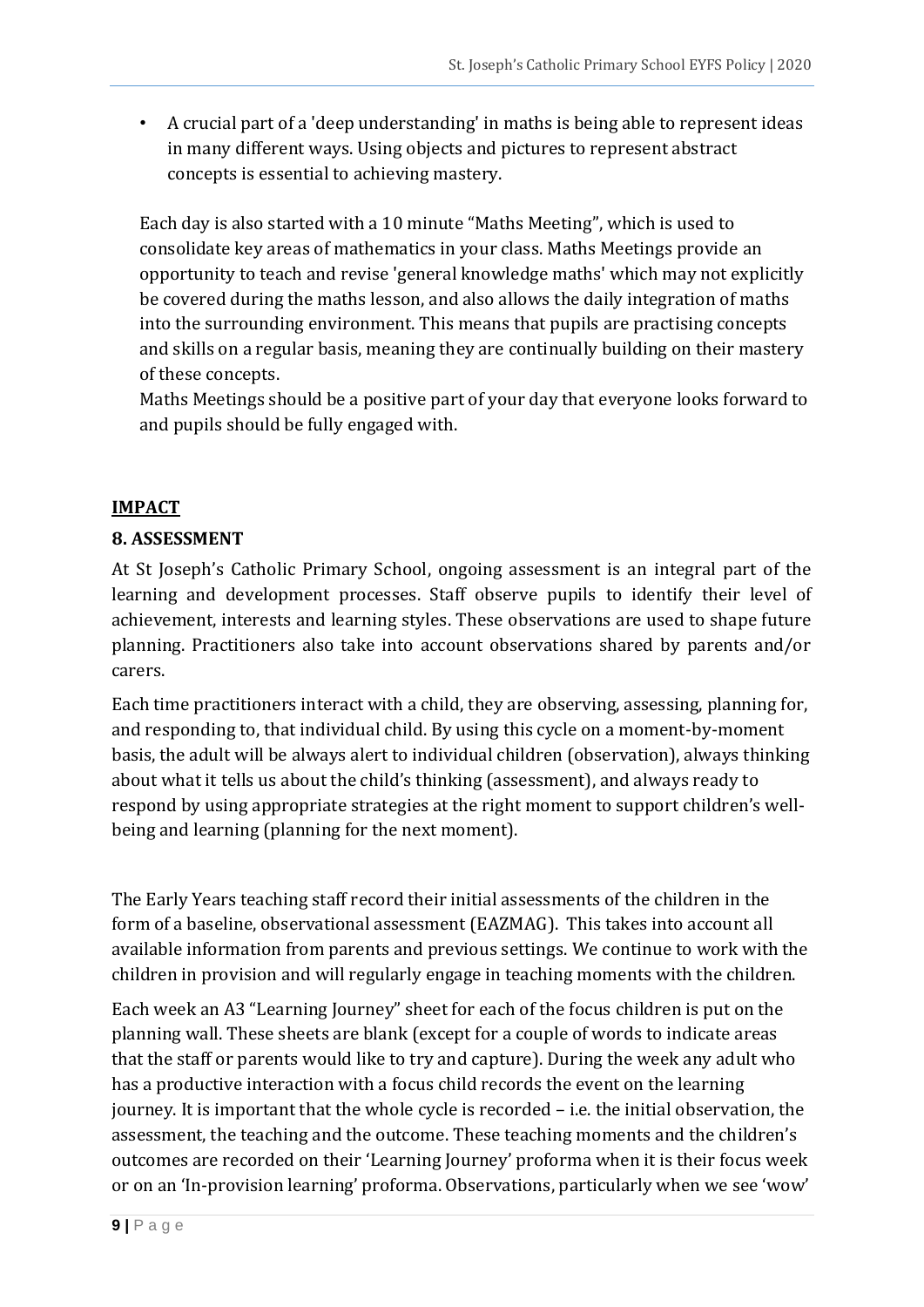moments, are recorded on a 'Wow moment' proforma or observation record sheet. All of the completed proformas are filed in the childrens own Learning Journey Portfolio which is kept in the classroom for parents to access freely.

We analyse and review what we see or know about each child's development and learning as a team. We then make informed and professional decisions about each child's progress. This enables us to plan appropriate next steps.

Each child has their own Learning Journey Portfolio, which documents their learning. This includes: teaching and learning moments, contributions from home, observations, photos and examples of their work in school. We assess each child in each area against the Early Learning Goals (ELGs). As well as the baseline data, we also gather data each half term and other points in the academic year to record on EAZMAGs.

These interim assessments are judged by a number of school based levels which use the Development Matters age descriptors and the Early Learning Goals as their basis. They are as follows:

- 8-20 months beginning/developing/secure
- 16-26 months beginning/developing/secure
- 22-36 months beginning/developing/secure
- 30-50 months beginning/developing/secure
- 40-60 months beginning/developing/secure
- ELG beginning/developing/secure
- Exceeding beginning/developing/secure

Profiles are moderated within school with the EYFS team, colleagues from other year groups, with other schools within our trust and other schools in our locality.

We verbally report to parents following their child's focus week on their progress and next steps. They receive an attainment update termly and a formal written report at the end of the academic year giving detail of their child's progress and assessment against each of the seven areas of learning.

At the end of the EYFS, staff complete the EYFS profile for each child. Pupils are assessed against the 17 early learning goals, indicating whether they are:

- Meeting expected levels of development
- Exceeding expected levels or,
- Not yet reaching expected levels ('emerging')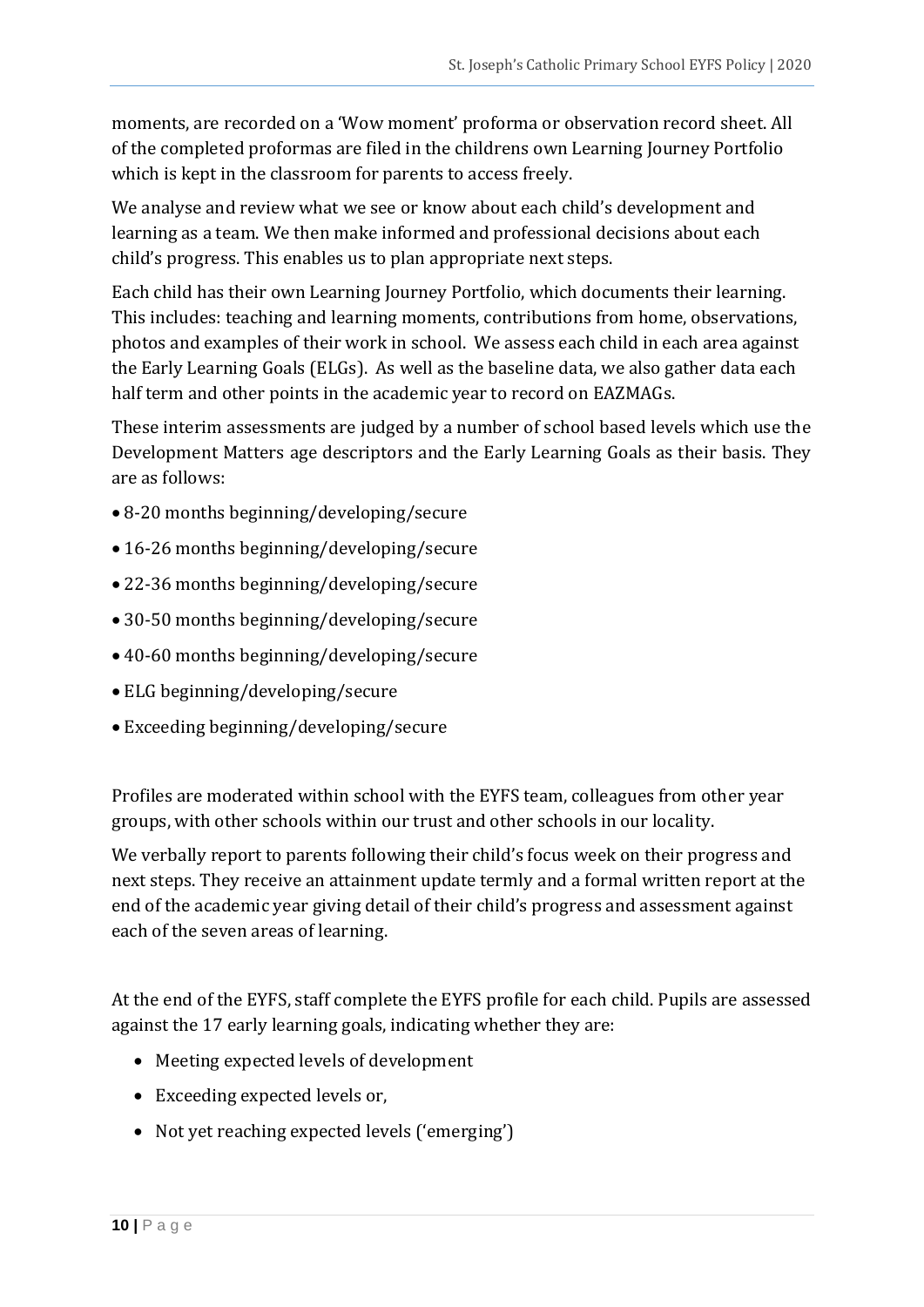The profile reflects ongoing observations and discussions with parents and/or carers. The results of the profile are then shared with parents and/or carers in the end of year Record of Achievement and at the Summer Term parents' evening.

#### 9. **SAFEGUARDING AND WELFARE**

Our safeguarding and welfare procedures are outlined in the school's Safeguarding Policy.

#### **10. SPECIAL EDUCATIONAL NEEDS AND DISABILITIES**

10.1. St Joseph's Catholic Primary School is an inclusive school which offers a broad, balanced and creative curriculum which aims to encourage all children to achieve their full potential, including children with SEND.

10.2. A member of our Senior Leadership Team is the designated Special Educational Needs Coordinator (SENCO).

10.3. St Joseph's Catholic Primary School gives consideration to whether a child may have a special educational need (SEN) or disability which requires specialist support.

10.4. If a child's progress in any prime or specific area of learning gives cause for concern, we will discuss this with the SENCO and the child's parents/carers and agree how to support the child.

10.5. Further details can be found in the following whole school policies

#### **11. HEALTH AND SAFETY**

11.1. Further details can be found in the whole school policies:

- Child Protection policy
- Health and Safety Policy
- Supporting Children with Medical Conditions policy

11.2. We ensure that all reasonable steps are taken to ensure staff and children in our care are not exposed to unnecessary risks. We complete both an indoor and outdoor risk assessment which is reviewed annually.

11.3. The following general Health and Safety safeguards are in place:

- The statutory adult to child ratio in a Reception class is 1 to 30.
- A supply of fresh, filtered drinking water is available on the premises at all times.
- Children's dietary needs are acted upon.
- A piece of fruit is provided for each child during the morning session.
- A first aid kit and at least one trained first aider is accessible at all times.
- Accidents and injuries are recorded in an accident book.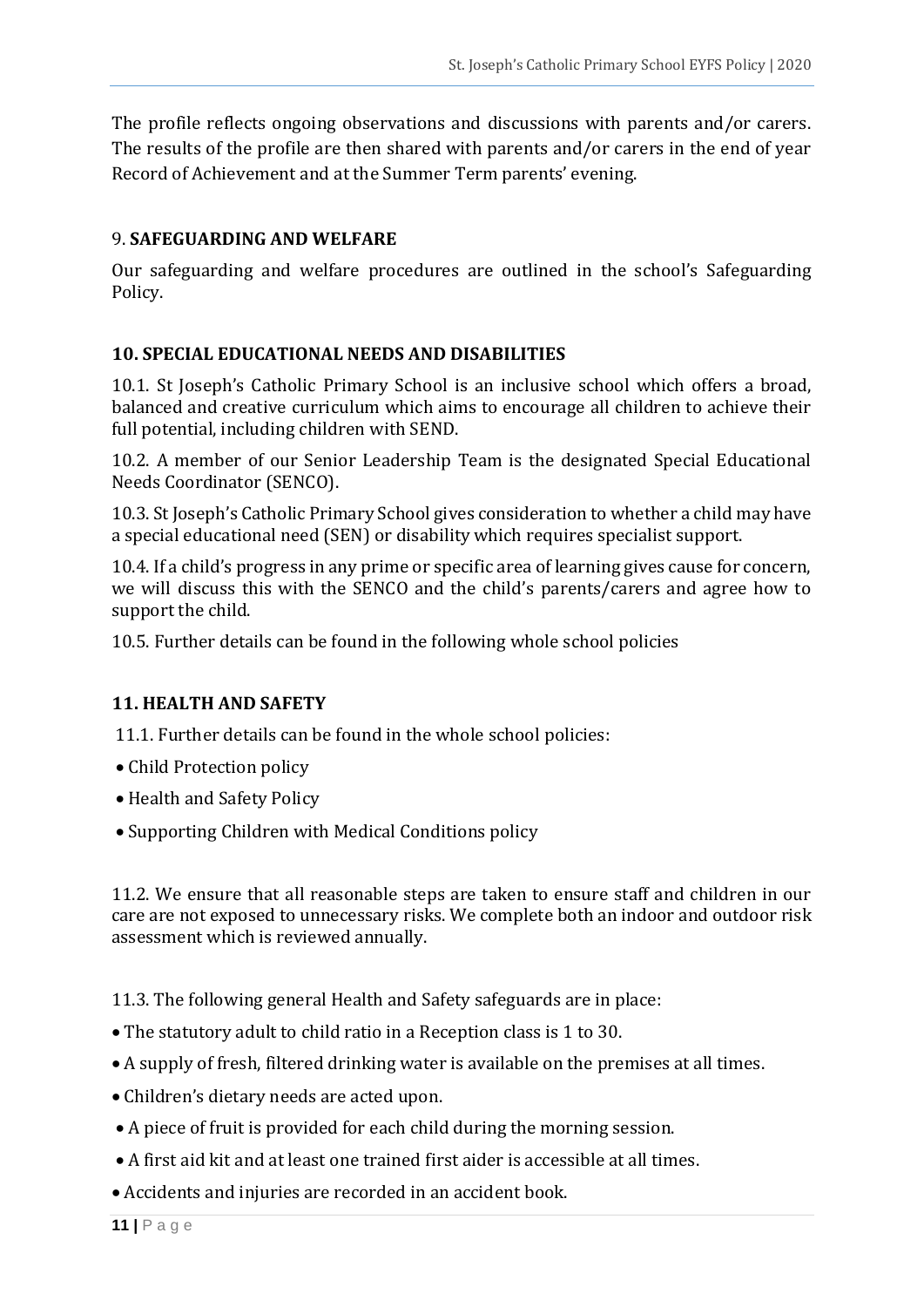A fire and emergency evacuation procedure and policy are in place.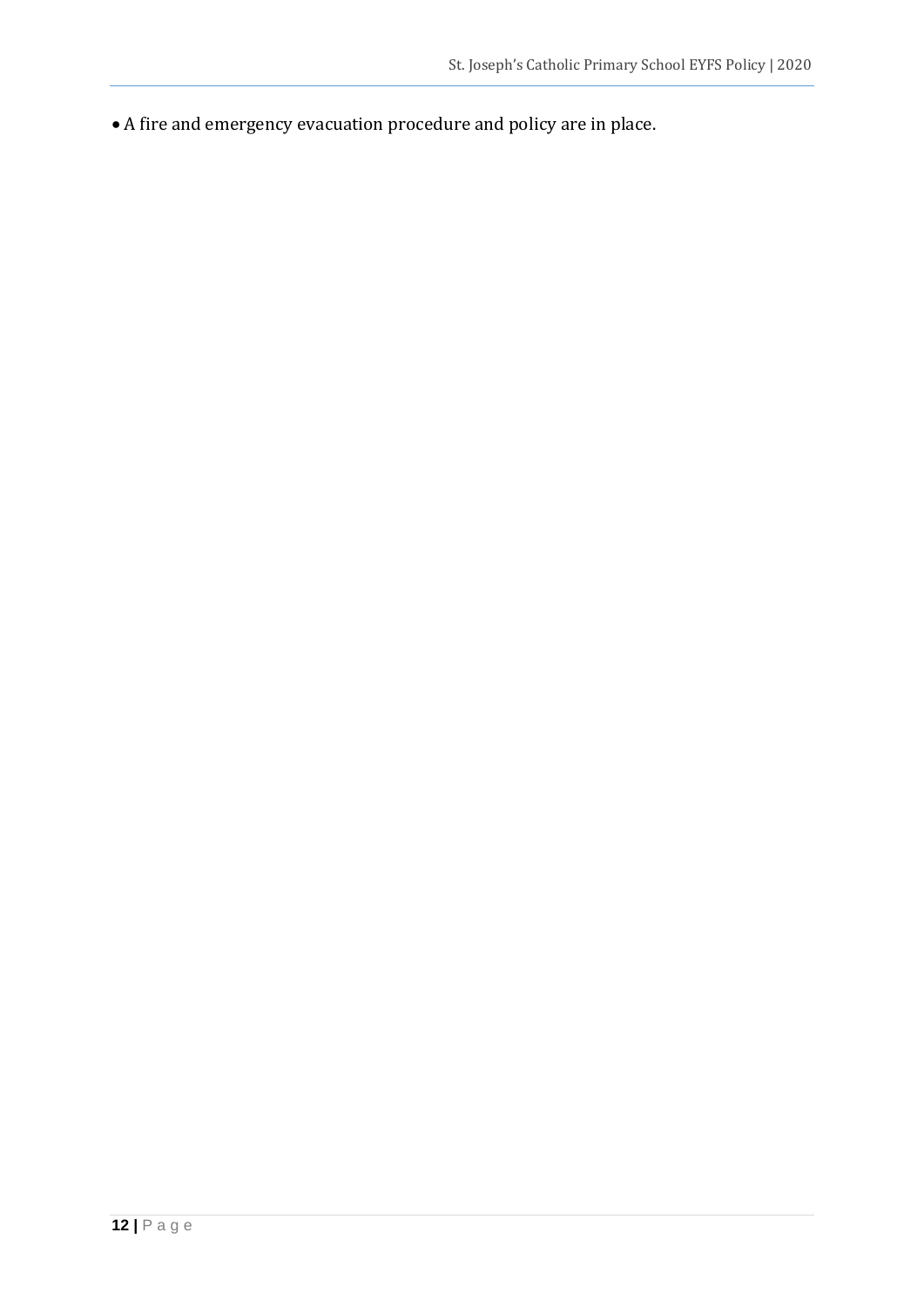# Appendix 1 **The Early Learning Goals**

## **Communication and Language**

ELG 01- Listening and attention: Children listen attentively in a range of situations. They listen to stories, accurately anticipating key events and respond to what they hear with relevant comments, questions or actions. They give their attention to what others say and respond appropriately, while engaged in another activity.

ELG 02- Understanding: Children follow instructions involving several ideas or actions.

They answer 'how' and 'why' questions about their experiences and in response to stories or events.

ELG 03- Speaking: Children express themselves effectively, showing awareness of listeners' needs. They use past, present and future forms accurately when talking about events that have happened or are to happen in the future. They develop their own narratives and explanations by connecting ideas or events.

### **Physical Development**

ELG 04- Moving and handling: Children show good control and coordination in large and small movements. They move confidently in a range of ways, safely negotiating space. They handle equipment and tools effectively, including pencils for writing.

ELG 05- Health and self-care: Children know the importance for good health of physical exercise and a healthy diet, and talk about ways to keep healthy and safe. They manage their own basic hygiene and personal needs successfully, including dressing and going to the toilet independently.

# **Personal, Social and Emotional Development**

ELG 06- Self-confidence and self-awareness: Children are confident to try new activities, and to say why they like some activities more than others. They are confident to speak in a familiar group, will talk about their ideas, and will choose the resources they need for their chosen activities. They say when they do or don't need help.

ELG 07- Managing feelings and behaviour: Children talk about how they and others show feelings, talk about their own and others' behaviour, and its consequences, and know that some behaviour is unacceptable. They work as part of a group or class, and understand and follow rules. They adjust their behaviour to different situations, and take changes of routine in their stride.

ELG 08- Making relationships: Children play cooperatively, taking turns with others. They take account of one another's ideas about how to organise their activity. They show sensitivity to others' needs and feelings, and form positive relationships with adults and other children.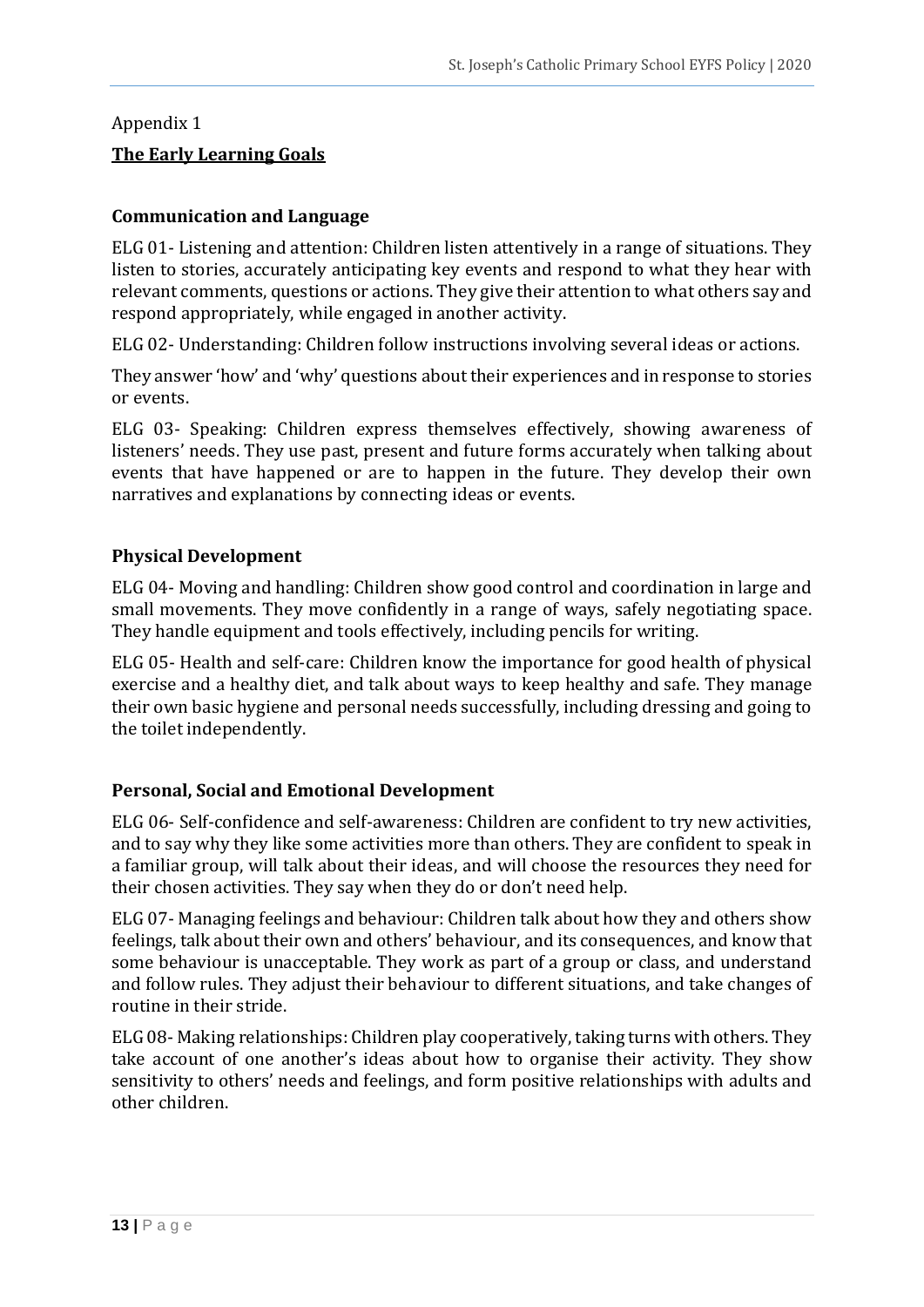# **Literacy**

ELG 09- Reading: Children read and understand simple sentences. They use phonic knowledge to decode regular words and read them aloud accurately. They also read some common irregular words. They demonstrate an understanding when talking with others about what they have read.

ELG 10- Writing: Children use their phonic knowledge to write words in ways which match their spoken sounds. They also write some irregular common words. They write simple sentences which can be read by themselves and others. Some words are spelt correctly and others are phonetically plausible.

### **Mathematics**

ELG 11-Numbers: Children count reliably with numbers from 1 to 20, place them in order and say which number is one more or one less than a given number. Using quantities and objects, they add and subtract two single-digit numbers and count on or back to find the answer. They solve problems, including doubling, halving and sharing.

ELG 12- Shape, space and measures: Children use everyday language to talk about size, weight, capacity, position, distance, time and money to compare quantities and objects and to solve problems. They recognise, create and describe patterns.

They explore characteristics of everyday objects and shapes and use mathematical language to describe them.

# **Understanding of the World**

ELG 13- People and communities: Children talk about past and present events in their own lives and in the lives of family members. They know that other children don't always enjoy the same things, and are sensitive to this. They know about similarities and differences between themselves and others, and among families, communities and traditions.

ELG 14- The world: Children know about similarities and differences in relation to places, objects, materials and living things. They talk about the features of their own immediate environment and how environments might vary from one to another.

They make observations of animals and plants and explain why some things occur, and talk about changes.

ELG 15- Technology: Children recognise that a range of technology is used in places such as homes and schools. They select and use technology for particular purposes.

# **Expressive Arts and Design**

ELG 16- Exploring and using media and materials: Children sing songs, make music and dance, and experiment with ways of changing them. They safely use and explore a variety of materials, tools and techniques, experimenting with colour, design, texture, form and function.

ELG 17- Being imaginative: Children use what they have learnt about media and materials in original ways, thinking about uses and purposes. They represent their own ideas,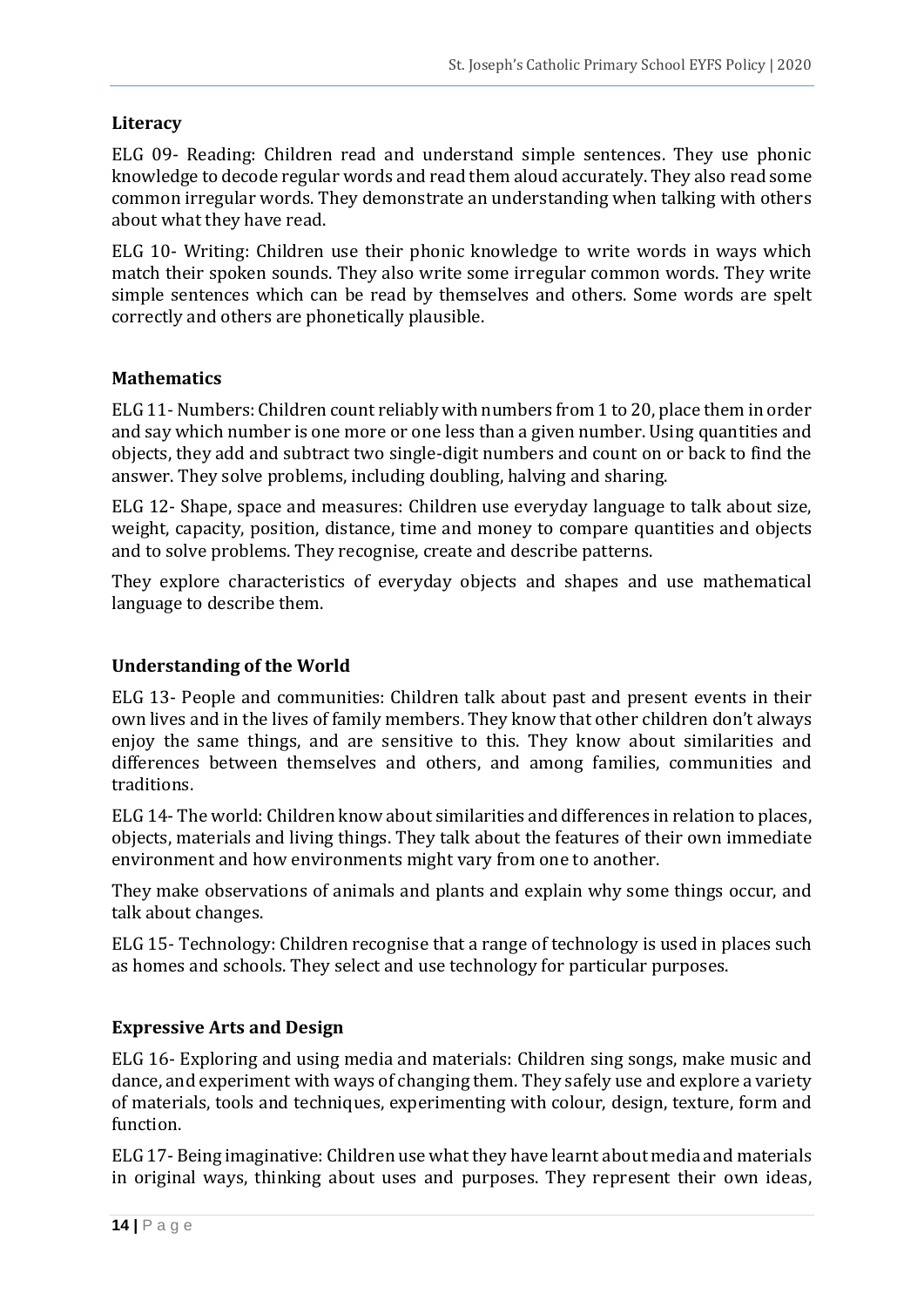thoughts and feelings through design and technology, art, music, dance, role play and stories.